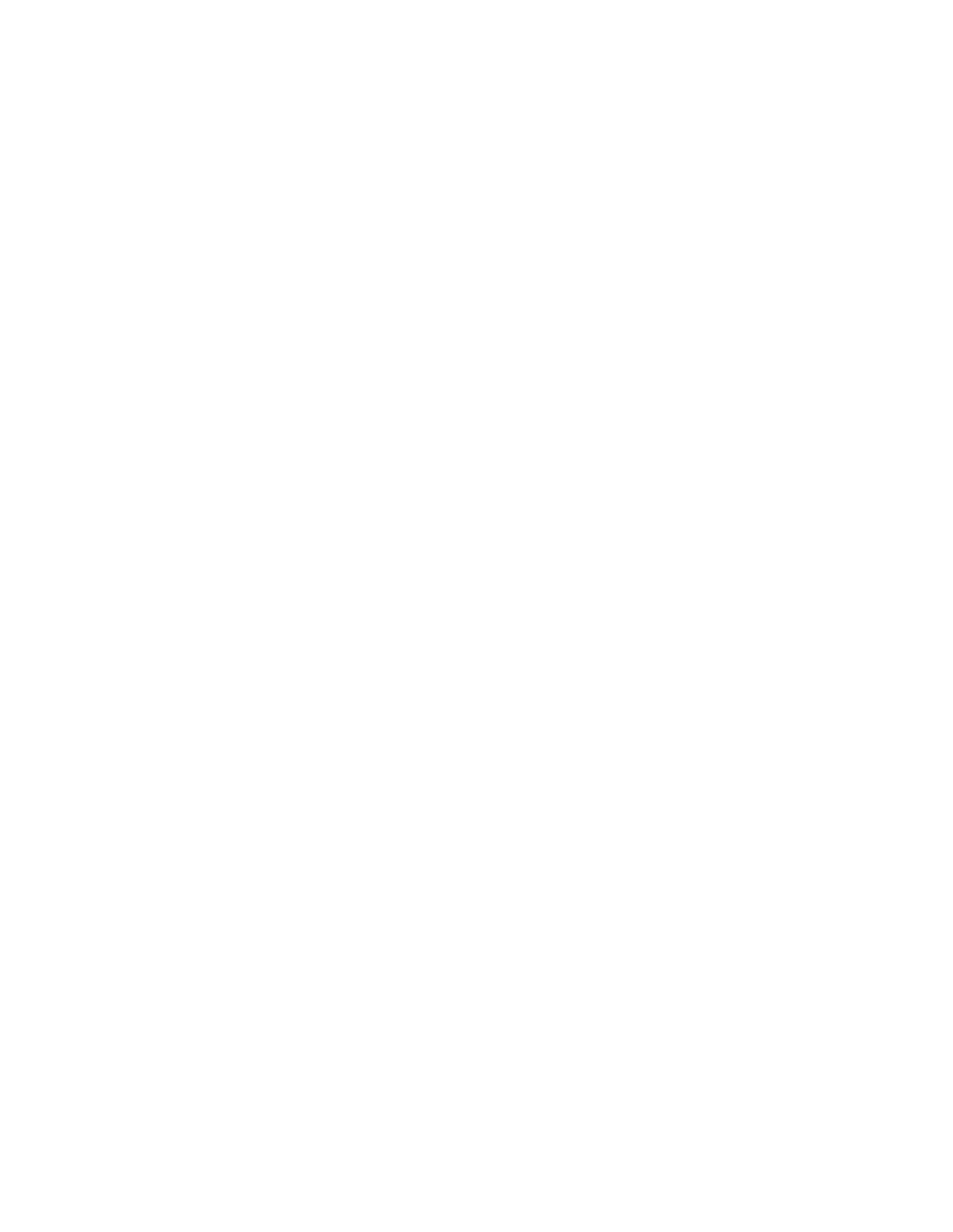### **HILL, Justice**.

[¶1] Appellant, Julia Williams, contends that the district attorney's misconduct at trial constitutes plain error and that such error requires reversal of her conviction for accessory after the fact to the unlawful killing of a human being.<sup>[1](#page-2-0)</sup> She also contends that there was not sufficient evidence introduced during her trial so as to sustain her conviction for the crime of accessory after the fact to the unlawful killing. We will affirm the judgment and sentence of the district court.

<span id="page-2-0"></span>1 § **6-5-202. Accessory after the fact; penalties.**

(b) An accessory after the fact commits:

(i) A felony punishable by imprisonment for not more than three (3) years, a fine of not more than three thousand dollars (\$3,000.00), or both, if the crime is a felony and the person acting as an accessory is not a relative of the person committing the crime;

(ii) A misdemeanor punishable by imprisonment for not more than six (6) months, a fine of not more than seven hundred fifty dollars (\$750.00), or both, if:

(A) The crime is a felony and the person acting as an accessory is a relative of the person committing the crime;

(B) The crime is a misdemeanor and the person acting as an accessory is not a relative of the person committing the crime; or

(C) The principal is a minor.

(iii) No violation if the crime is a misdemeanor and the person acting as an accessory is a relative of the person committing the crime.

Wyo. Stat. § 6-5-202 (LexisNexis 2005).

#### **§ 6-5-201. Definitions.**

(a) As used in this article:

. . . .

 $\overline{a}$ 

 (iii) "Relative" means a grandparent, grandchild, mother, father, husband, wife, sister, brother or child; and

(iv) "Render assistance" means to:

(A) Harbor or conceal the person;

 (B) Warn the person of impending discovery or apprehension, excluding an official warning given in an effort to bring the person into compliance with the law;

(C) Provide the person with money, transportation, weapon, disguise or other thing to be used in avoiding discovery or apprehension;

(D) By force, intimidation or deception, obstruct anyone in the performance of any act which might aid in the discovery, detection, apprehension, prosecution, conviction or punishment of the person; or

(E) Conceal, destroy or alter any physical evidence that might aid in the discovery, detection, apprehension, prosecution, conviction or punishment of the person.

Wyo. Stat. Ann. § 6-5-201 (LexisNexis 2005).

 <sup>(</sup>a) A person is an accessory after the fact if, with intent to hinder, delay or prevent the discovery, detection, apprehension, prosecution, detention, conviction or punishment of another for the commission of a crime, he renders assistance to the person.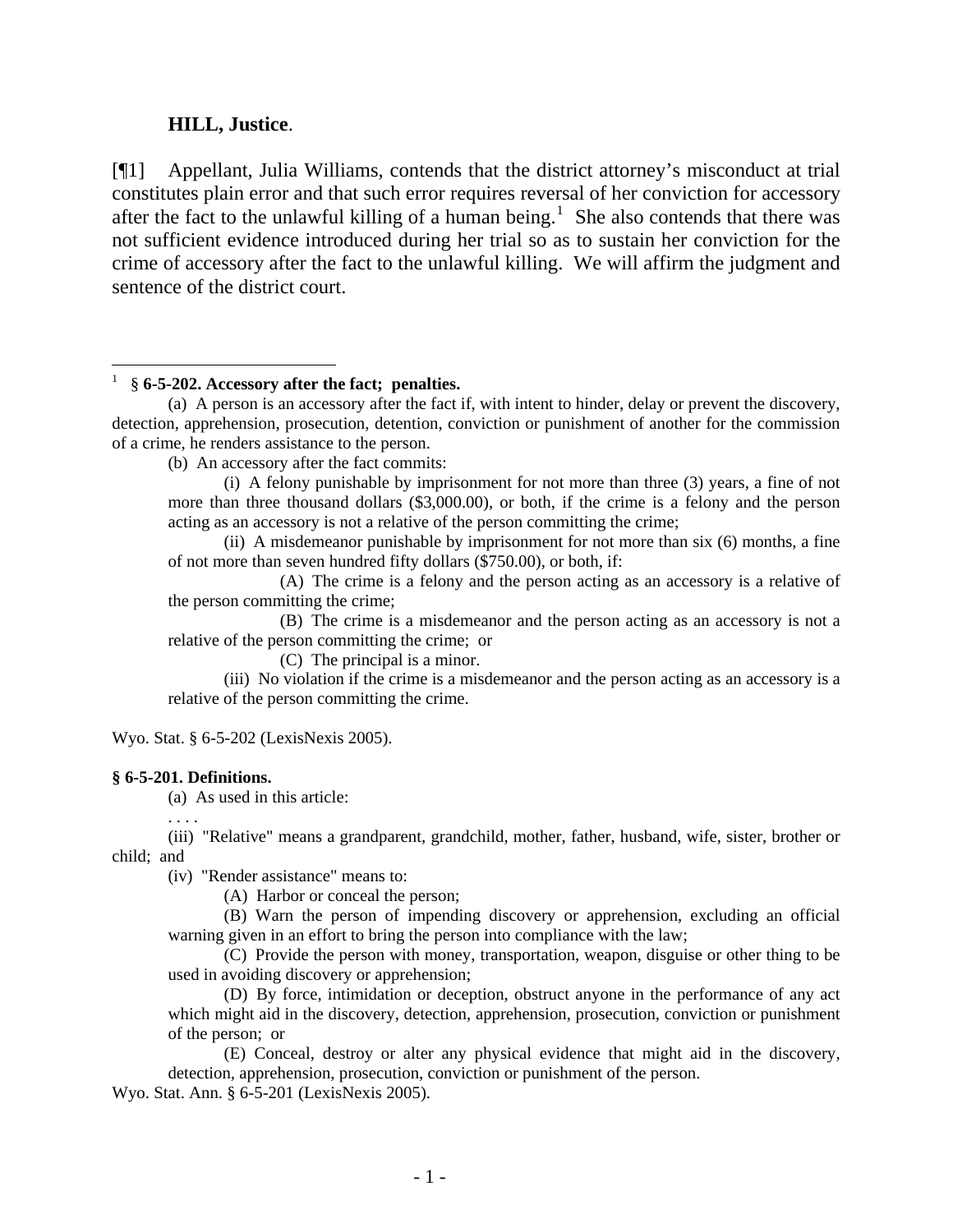### **ISSUES**

[¶2] Williams raises these issues:

I. Whether plain error occurred when the prosecutor repeatedly referred to an inadmissible confession by Linda Greene and used information from that confession to bolster the State's theory of the case during trial and closing argument.

II. Whether there was sufficient evidence presented at trial to prove, beyond a reasonable doubt, that Linda Greene unlawfully killed Allen Ross, an essential element of the charged crime of accessory after the fact.

The State rephrases the issues more simply:

I. Did the prosecutor engage in misconduct?

II. Was there sufficient evidence to prove, beyond a reasonable doubt, that Linda Greene killed Allen Ross?

### **FACTS AND PROCEEDINGS**

[¶3] It is somewhat difficult to keep track of the persons involved in this factual scenario, and so we will provide a dramatis personae to aid both this Court and our readers in following the events that led up to the crime at issue here. Before we embark on that endeavor, we note that this group of people moved to Cheyenne in 1995 from Guthrie, Oklahoma. In mid 1995, Julia Williams purchased a house near downtown Cheyenne. It is also of some assistance in sorting out this rather unusual story to note that many of the main participants used various nicknames/aliases from time to time. The record is not crystal clear why, but it suggests that this was done at Linda Greene's urging because she believed various people were attempting to steal her business and because she was generally paranoid. It was the State's theory of this case that Linda Greene murdered Allen Ross, and Julia Williams assisted her in concealing that crime. It was Julia Williams's theory of the case that Denis Greene murdered Allen Ross and that she assisted Denis in concealing that crime, under threats of death made by him. However, ultimately Julia Williams decided not to testify in her own behalf. Rather, her theory of the case was presented to the jury in the form of the various statements, which were at once both exculpatory and inculpatory, that she made to the police.

[¶4] Julia Williams (hereinafter "Williams"): Williams was convicted of acting as an accessory after the fact after Linda Greene shot and killed Allen Ross on or about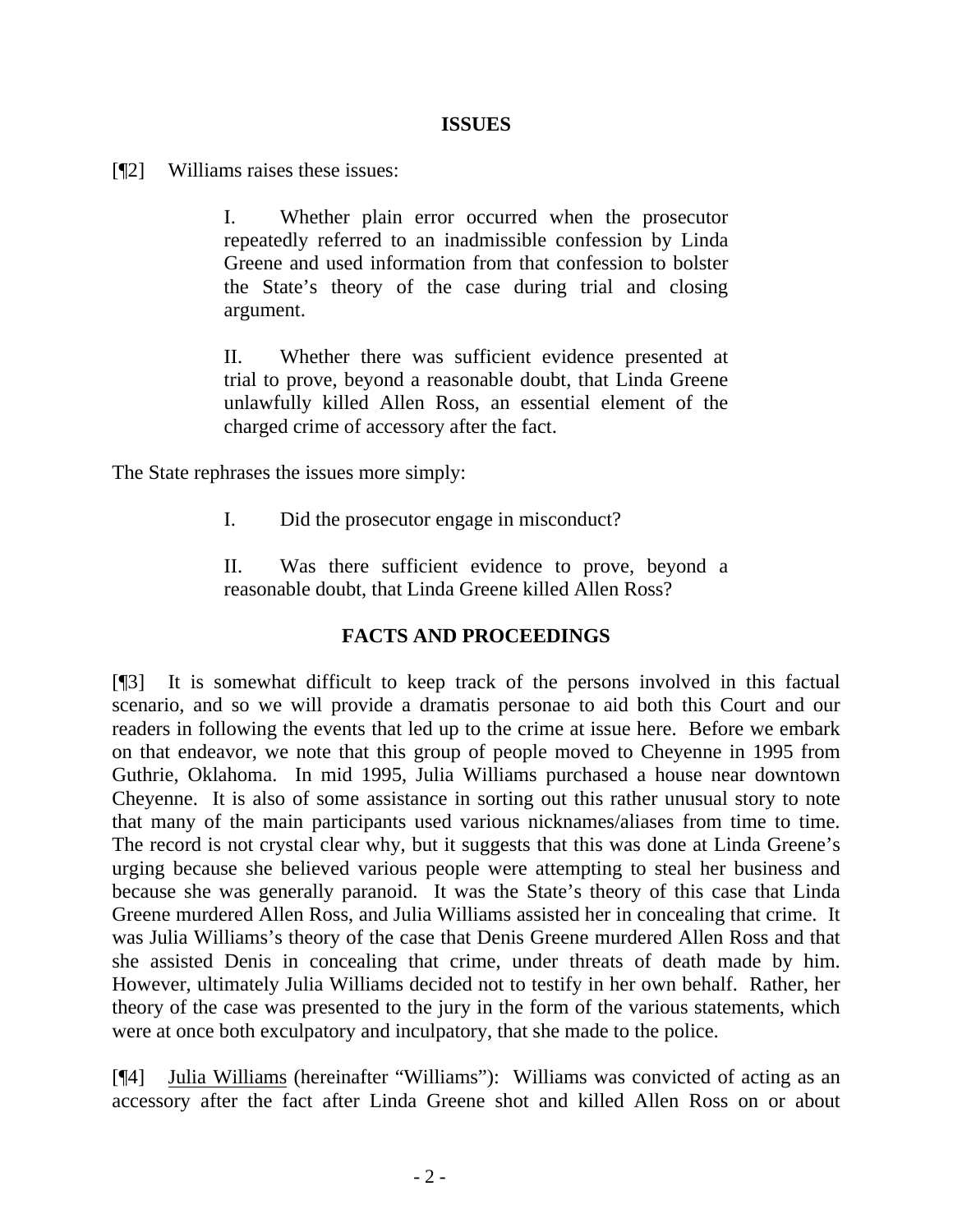November 22, 1995. Williams helped Linda Greene drag Allen Ross's body from the main floor of the house to the basement, where the two of them interred his body in a shallow grave. Although the investigation into this case began in early 1996 and included a cursory search of the house where Allen Ross was buried, his body was not found until July 17, 2000.

[¶5] Williams and Linda Greene decided to move to Cheyenne in early 1995, and to that end Williams purchased a home near downtown Cheyenne. Williams, Linda Greene, and Allen Ross lived in that house and they also operated a business at that location called Amber Press. The main purpose of Amber press was to publish Linda Green's books on dowsing.<sup>[2](#page-4-0)</sup> In addition, Williams bought an acreage near Loveland/Fort Collins, Colorado, where Williams intended to build a cabin.<sup>[3](#page-4-1)</sup> She hired Denis Greene, Linda Greene's former husband, to build the cabin. It was of interest later in the case that Denis Greene, Williams, and Linda Greene were experienced at mixing and using cement and mortar. Williams's nickname was Celeste. Denis Greene sometimes posed as Jay Williams (and as Julia's brother). Linda Greene was also known as Genevieve. Allen Ross sometimes used the alias, Rex. In about October of 1995, Williams and Linda Greene began complaining that someone was trying to steal Amber Press's business (had expropriated its 800 number business). Williams also expressed a belief that Allen Ross, Mary Kett, and Laura Humphries were the thieves. Both Williams and Linda Greene believed that someone was trying to poison them.

[¶6] Williams provided a lot of "information" to the police in Cheyenne but very little, if any, of it was ever corroborated.

[¶7] Allen Ross (hereinafter "Ross"): He is the victim of the underlying crime. His body was found buried in a shallow grave in the crawl space of Williams's downtown Cheyenne home. The grave was covered with a thin layer of concrete, although his body was found because his feet were sticking out of the ground just a bit. Ross was a documentary film maker by trade, but also was involved romantically with Linda Greene and was associated with the operation of the Amber Press business. The parties stipulated that Ross had been "unlawfully killed." Eventually, the trial court also determined that a part of the State's burden of proof was to prove as an element of the

l

<span id="page-4-0"></span><sup>2</sup> The gerund form of the word "dowse," which means "to use the divining rod (as in search of water or ore)." *Webster's Third New International Dictionary* 683 (1986). However, in Linda Greene's case the dowsing was in the nature of "spiritual dowsing." Denis Greene explained it this way: "And basically what they do is they – there are two things, one is where they hold a pendulum on a string and you hold it. You ask questions of the thing, and it's supposed to move." Furthermore, "[s]he would write whatever she wanted to figure out. So it's kind of like the truth or not the truth, or you can put a variety of questions or symbols. She kind of got into one branch of dowsing, a spiritually related subject, and they would – she took upon herself to dowse spiritual maladies [as opposed to the search for water]."

<span id="page-4-1"></span><sup>3</sup> Although the jury never learned of this, Williams had apparently inherited a considerable sum of money (perhaps as much as \$1,000,000.00) from her parents.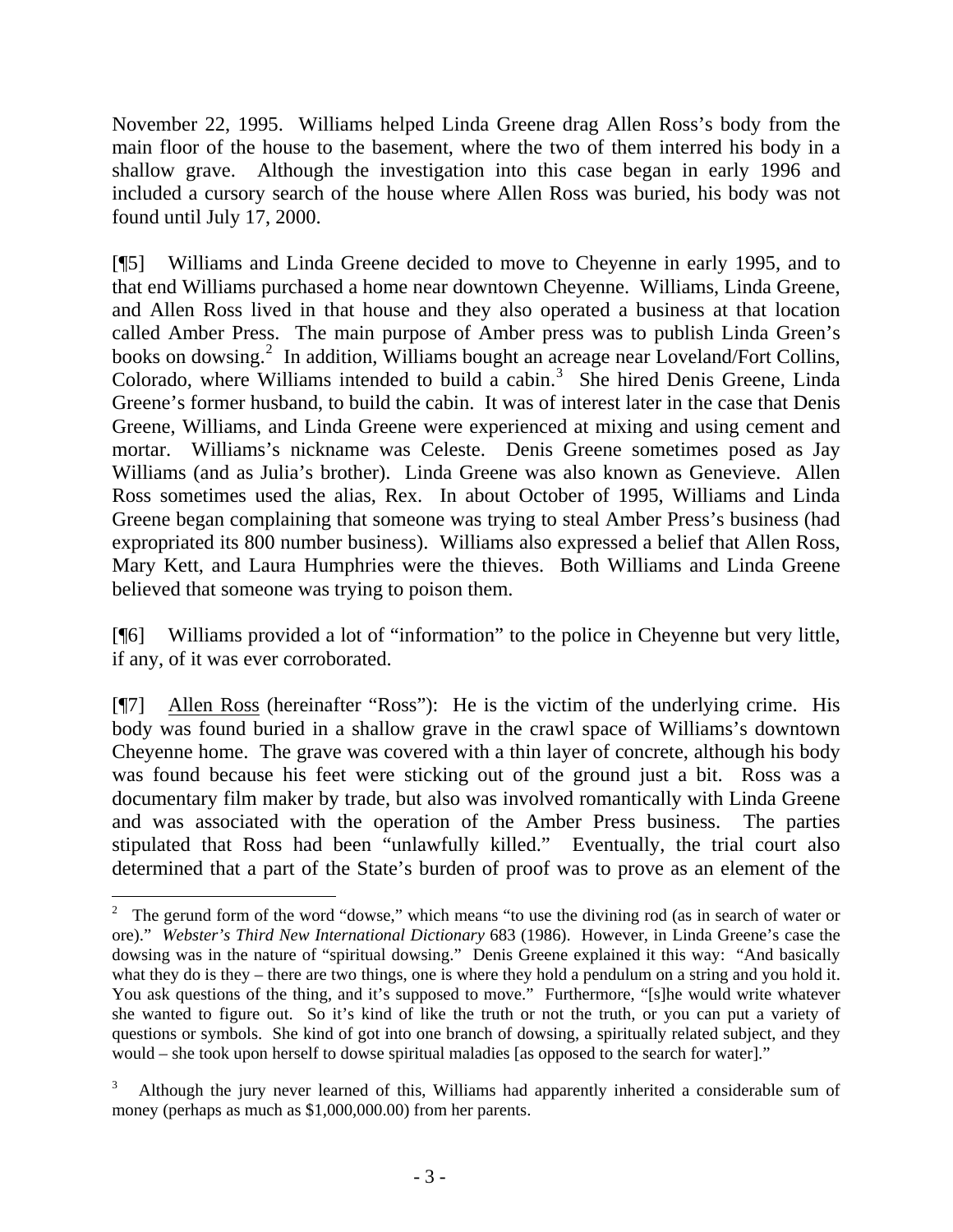crime that Linda Greene had killed Ross. Ross died of a single gunshot wound to the head.

[¶8] Linda Greene Ross (hereinfter "Greene"): Greene was the central person in this group. She was an expert in dowsing and attracted people to this group with her lectures, teaching, and books. Her former husband, Denis Greene, is also involved in this case. Greene was divorced from him in 1993. In the autumn of 1993, Greene and Ross became an item, so to speak, and soon after became at least "spiritual" spouses, although the record does not reflect that they were actually married. Because things became difficult for her group in Oklahoma, Greene decided that they should move to Cheyenne. Greene was ill at the time, although the exact nature of her illness is not a matter of record. Greene was committed for mental health treatment in late 1995 or early 1996. The record suggests that she suffered from paranoid schizophrenia or bipolar disorder. Greene died on March 18, 2002.

[¶9] One of the complications of presenting this case to the jury was that Denis Greene told the police that on November 25, 1995, Greene told him that she had killed Ross. However, on March 18, 2002, Greene died and was not available as a witness at trial. For that reason the district court ruled that no mention could be made of that statement, nor could any of the statements Greene made that tended to incriminate Williams be admitted as evidence. The district court's ruling was based in part on the United States Supreme Court's decision in the case, *Crawford v. Washington*, 541 U.S. 36, 124 S.Ct. 1354, 1365-69 (2004), which held that the Confrontation Clause of the United States Constitution bars "admission of testimonial statements of a witness who did not appear at trial unless he was unavailable to testify, and the defendant had a prior opportunity for cross-examination." Also see *Davis v. Washington*, \_\_\_ U.S. \_\_\_, 126 S.Ct. 2266 (2006) (further refining what the U.S. Supreme Court meant by "testimonial statements"). The trial court's decision to disallow the admission of many of Greene's statements was also based in part on *Lilly v. Virginia*, 527 U.S. 116, 119 S.Ct. 1887, 144 L.Ed.2d 117 (1999) (holding that admission of non-testifying accomplices' confessions violate the Confrontation Clause). The trial court's decision in this regard is in no way challenged in this appeal.

[¶10] Denis Greene: He is Greene's former husband and an associate of Ross and Williams. Much of the history of this case is told from his perspective because Greene died before this case came to trial, and Ross had been murdered. He met Greene when she worked as a nurse at a hospice where he also worked as a volunteer. In those days, Denis Greene worked as a consultant and fundraiser for non-profit organizations. He married Greene in 1984 and their son, Daniel Greene, was born on December 27, 1985. Greene became involved in dowsing in the late 1980's when the couple lived on a rural property between Edmond, Oklahoma, and Guthrie, Oklahoma. Denis Greene helped Greene form a nonprofit corporation called the Samaritan Foundation. He purchased an old jail building in Guthrie to house the activities of the Foundation. That building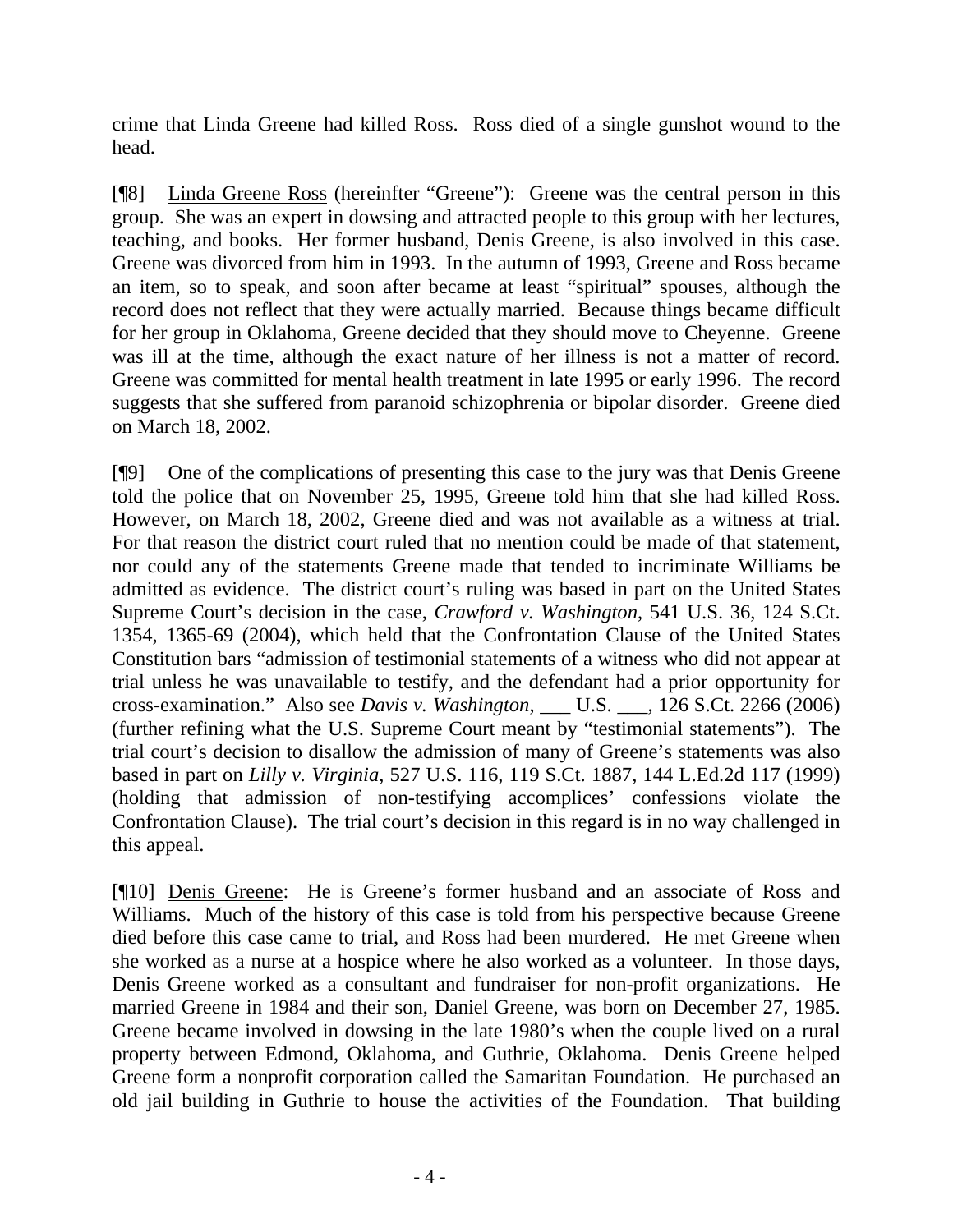became known to this group as "the Monastery." Volunteers helped to renovate it and they also financially supported the Foundation. Denis Greene was skilled in the renovation and construction of buildings and often made his living doing that sort of work. Greene did a variety of workshops on dowsing and referred to the building as "the Monastery" – "because she envisioned it as the place where people come to learn what she was teaching." She thought of herself as a spiritual leader. There were several people who would come to the Monastery and stay for extended periods of time. Among those people were Williams, Mary Kett, Laura Humphries, and Susan Kirchoff.

[¶11] In 1993, Greene told Denis Greene that she had multiple sclerosis (or some similar disease) and wanted a divorce so she could live "quietly in her final days." Denis Greene had custody of their son, Daniel Greene, after the divorce. Although they divorced, they remained in close contact so that their child would be able to visit his mother. In early 1995, Greene and Williams decided to move to Cheyenne and they asked Denis Greene to relocate there too. It was also Greene's and Williams's intent to purchase a parcel of 160 acres of undeveloped land near Loveland, Colorado, and build a cabin on it. Denis Greene lived in the Cheyenne house for a month or so, and then Williams purchased an RV trailer for Denis Greene and his son to live in on the Colorado land. Denis Greene's job was to build a cabin on that land and he set about that task in approximately June of 1995. Williams was going to repay Denis Greene for materials he bought to build the cabin and, to pay for his labor, she was going to deed 40 acres of the land to him as sort of a college fund for Daniel Greene. During this time period, Greene asked Denis Greene to go by the name, Jay Williams (a brother to Julia Williams). It was Denis Greene's impression that the regular group that used to hangout in Guthrie, Oklahoma, broke up about the time this move to Cheyenne was made. While construction was ongoing at the cabin site, Denis Greene would go to Cheyenne about once a month, and Greene and Williams would come to the site at least once a month. Denis Greene claimed that he got along well with Ross. He asserted that Williams did not get along well with Ross. Denis Greene denied that he had ever had a gun while he stayed at the Colorado property or that he had received a gun from Williams. Denis Greene also reported that Williams told him that it was necessary for her and Greene to go to St. Louis in October of 1995 in order to bring Ross back to Wyoming because he was having an affair with a fellow male worker. A couple of weeks later, they had to go to New Orleans to get Ross because he was having another affair there.

[¶12] On November 21, 1995, Denis Greene arrived in Cheyenne to do some work at Williams's house. He planned to stay over until the next day, November 22, 1995. Denis Greene's son Daniel Greene was already there visiting, and Ross, Greene, and Williams were there as well. Ross was helping Denis Greene with his project of working on a clutch. This work activity was being done in the basement of the Cheyenne house. While Ross and Denis Greene were working, Williams came down to the basement and told Ross that she and Greene were going to Guthrie to sell a rental house she owned there, as well as "the Monastery." Denis Greene reported that Ross became very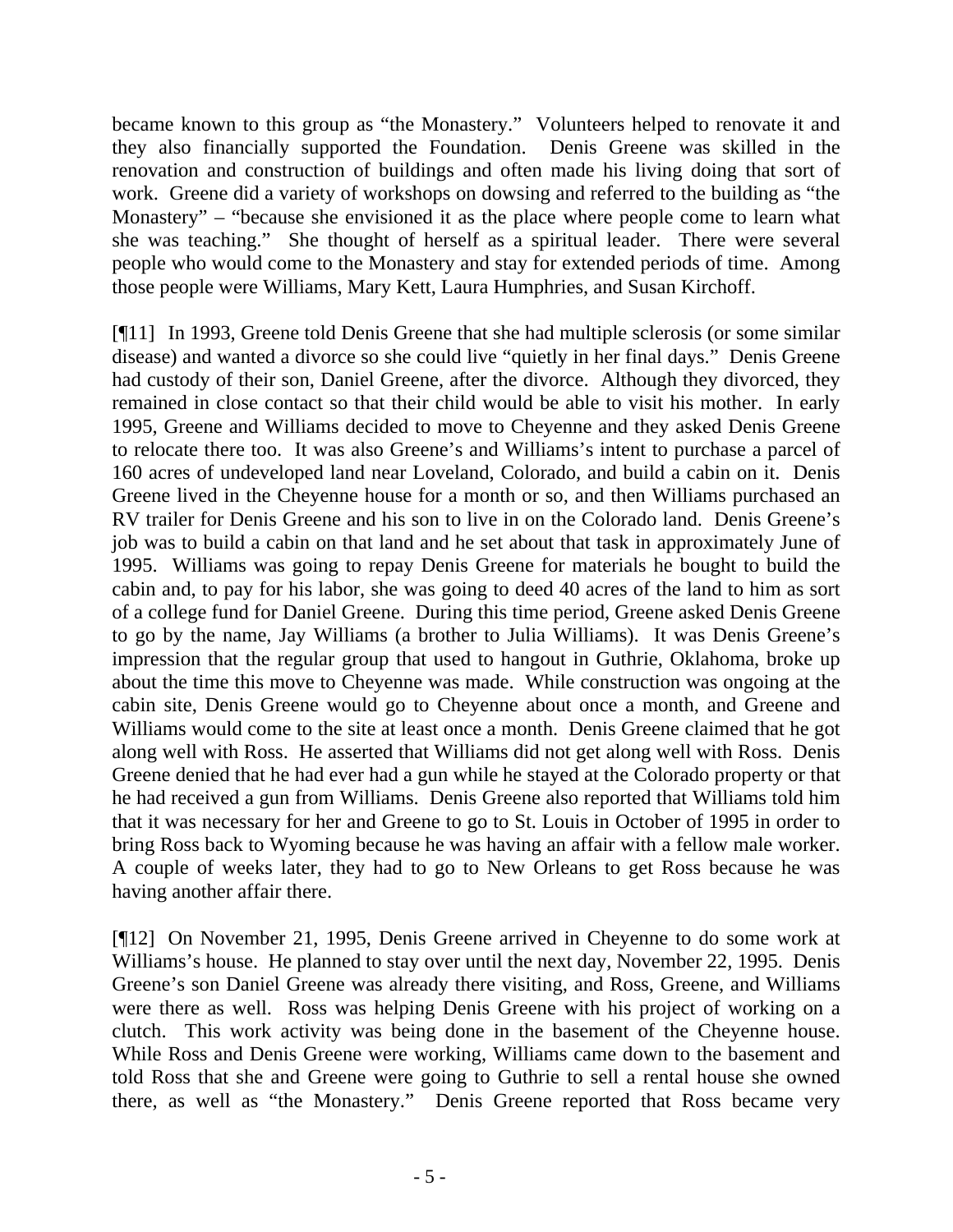concerned about that because he had a lot of valuable possessions stored there. Denis Greene surmised that Ross was planning to leave Cheyenne because Ross asked him for advice about what kind/size of vehicle to buy to haul his belongings and equipment. Denis Greene also claimed that Williams told him that Ross was planning to do something bad to Denis Greene and to his son Daniel Greene. Between 2:00 p.m. and 4:00 p.m. on November 22, 1995, Denis Greene left Cheyenne with his son and went back to Loveland. He stopped at a hardware store to buy some parts, stopped to get gas, and then arrived back at the cabin site around 6:00 p.m. Denis Greene testified that that was the last day he saw Ross alive.

[¶13] Greene and Williams next came to the cabin site on November 25-26, and 28, 1995. While there, Williams intimated to Denis Greene that Ross had left Cheyenne and had probably run off with his "gay lover," or was probably "on the beach getting a tan with Laura Humphries," and that she hoped he "is enjoying the money he stole from me." Initially, Denis Greene also presumed that Ross's disappearance/leaving was consistent with his concern about going to Guthrie to retrieve his belongings. Of course, it was during this visit that Greene told Denis Greene that she killed Ross, but Denis Greene did not really believe that at the time.

[¶14] In late November of 1995, county authorities in Colorado required Denis Greene to halt the building of the cabin because he did not have the proper permits. Also about that same time Williams and Greene moved from Cheyenne to Loveland and rented a house. Williams rented that house under the name Julia Hill. For a time Denis Greene and his son lived in the trailer in Loveland but when it got too cold, they moved to Kansas City, taking the RV trailer with them. Before he left for Kansas City, Denis Greene went to Cheyenne with Williams and helped her move a large copier and install a piece of peg board over the entrance to the crawl space of the Cheyenne house. Ross's body was eventually found in that crawl space.

[¶15] In the early part of 1996 Greene accused Denis Greene of killing Ross, and this set Denis Greene to wondering what actually had happened to Ross. Denis Greene's concern grew once he learned that Ross's family had not heard from Ross for several months and because of peculiar contacts he had with Williams and Greene. Eventually, Denis Greene gave a lengthy written statement to Cheyenne police about many of the events described in this recitation of the facts of this case. Williams never paid Denis Greene for the work he did or the materials he used to build the cabin. He filed a lien against the property, but then withdrew it because he feared Williams.

[¶16] Daniel Greene: As noted above, he is the son of Denis Greene and Linda Greene. He was nine years of age at the time Ross was murdered. However, he was present during many of the times crucial to the unraveling of this case and he recalled much of what he observed. When the group came to Cheyenne, Daniel Greene was given the "nickname" Sam but he quickly blew that by blurting out his real name. He testified that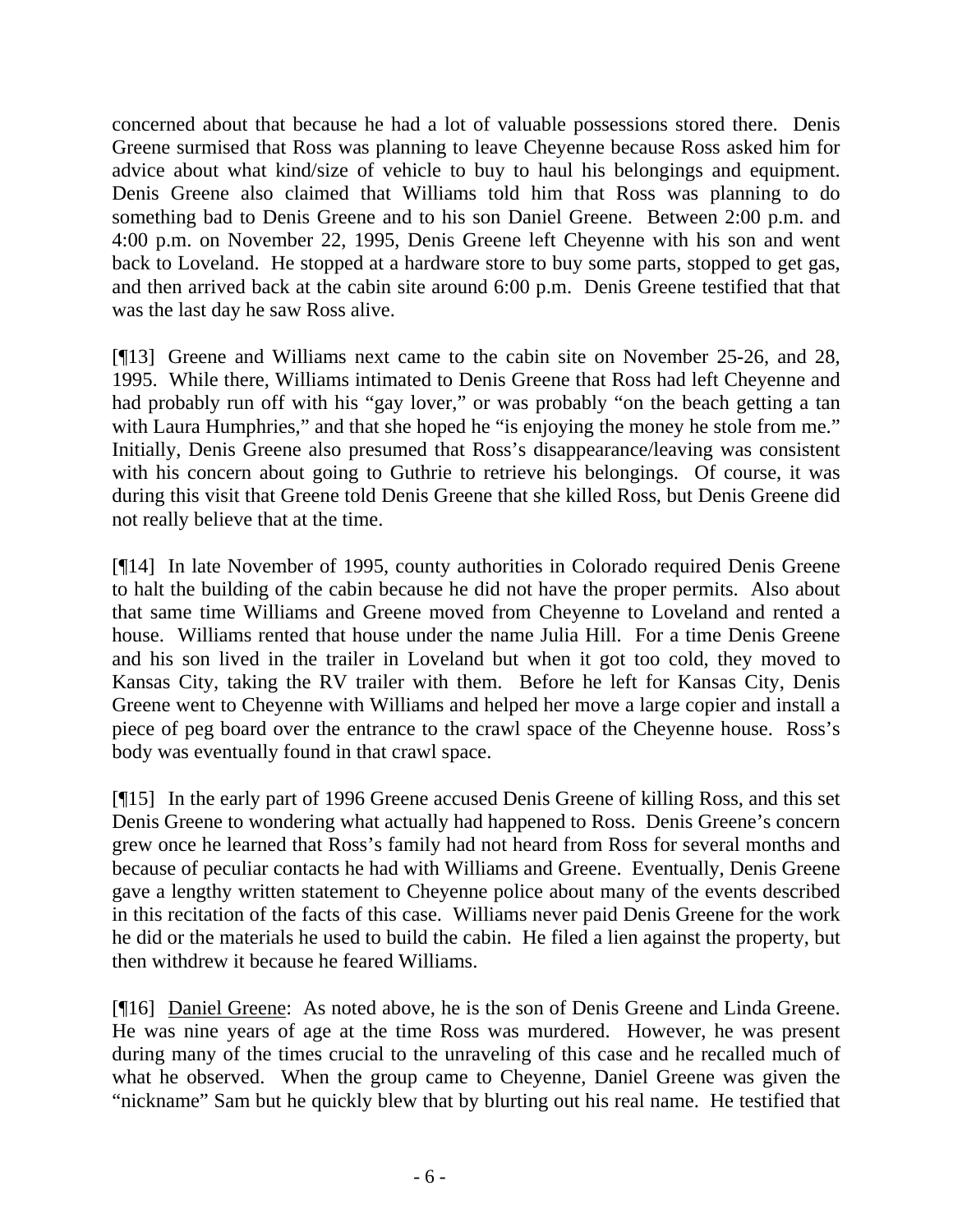"the group was scared for my safety so they gave me fake glasses and a fake name." In later testimony, the "group" mainly turned out to be his mother. Like so much else about this case, exactly why Daniel Greene was not safe has no explanation based in fact. However, his candid testimony revealed a lot about this group, as did the district court's granting of a motion in limine that prohibited the prosecution from referring to the group as a "cult."

[¶17] Daniel Greene related that while he was at the cabin site, his mother pulled a 9 millimeter pistol out of her purse and shot the lock off an RV trailer. He testified that he saw her with a gun quite often and that she carried it in her purse. Daniel Greene never saw any other gun, except his mother's. Earlier testimony established that Williams purchased a Glock 9-millimeter pistol in the summer of 1995. He described the relationship between his mother and Williams this way: "…I saw [Greene] making all of the decisions and [Williams] was basically the financial center and basically just kind of back up my mom in whatever she said." He also testified that Williams and his mother were always together when he was with his mother. His observation was that Ross and his father got along very well and he never saw any disagreement between them.

[¶18] Nelli Greene: Denis Greene's girlfriend who eventually became his second wife. She and Denis Greene divorced about the time he and Daniel Greene returned to Kansas City at the end of 1995. Williams believed that Nelli Greene wanted to murder both Greene and her, which was all a part of the conspiracy against Amber Press. Also, Williams listed the fact that Ross had an affair with Nelli Greene as a reason Denis Greene had for wanting to kill Ross.

[¶19] Helen Edwards: Mrs. Edwards had no association with the persons described above, but she came to play a significant role in the unfolding of this story. She and her husband lived near the road that accessed the mountain property where Williams and Greene had Denis Greene building the cabin. She and her husband monitored the gate on the road to that property, and Mrs. Edwards kept a detailed journal of all the comings and goings from that property. Mrs. Edwards knew all of the people by their "nicknames," but of particular importance her journal revealed that Denis Greene had returned to the cabin at 6:06 p.m. on November 22, 1995.

# **Narrative**

[¶20] On March 7, 2003, an information was filed in the district court alleging that Greene murdered Ross on or about November 22, 1995. The information further alleged that Williams assisted Greene in concealing Ross's body in the basement of a downtown Cheyenne home. It suffices here to note that the pretrial proceedings were lengthy and the trial in this case did not begin until November 16, 2004. We will make further mention of the pretrial proceedings only to the extent that they bear on the issues raised in this appeal.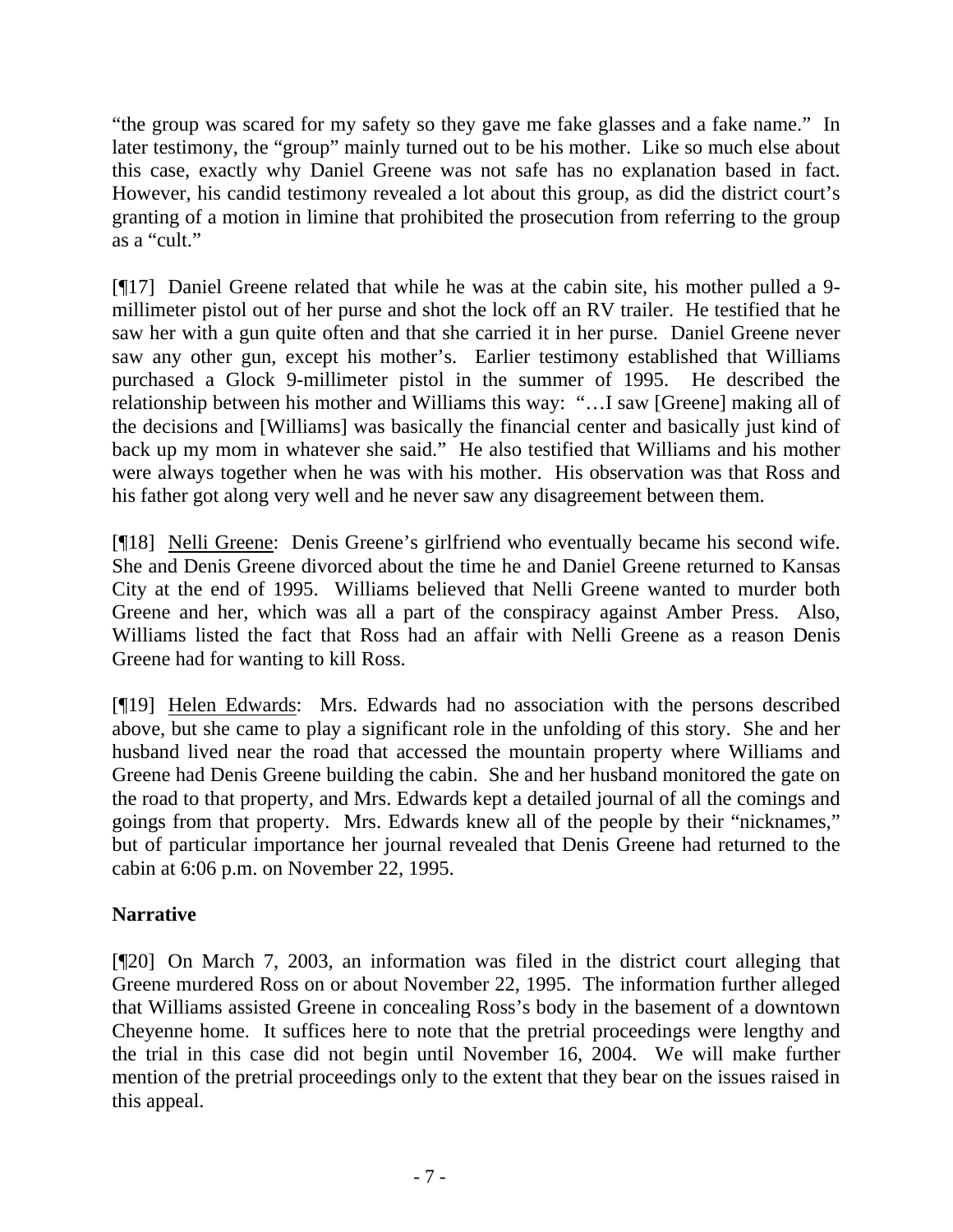[¶21] Greene was a "spiritual leader" and founder of the Samaritan Foundation (also known as "the Monastery"), a nonprofit organization which Denis Green helped create. Williams met Greene at one of Greene's dowsing seminars in Oklahoma. In early 1995, Greene, Williams, and Ross moved from Oklahoma to Cheyenne. Williams purchased the home described above and the three of them lived in that home. In that home they also operated a business known as Amber Press, LLC. The purpose of that business was to write, publish, and sell books on dowsing. The books were authored by Greene.

[¶22] This case first got underway on February 21, 1996, when Denis Greene called a Cheyenne police detective and told him that a possible homicide had been committed in Cheyenne, and that the body of Ross was buried in the crawl space/basement of a downtown Cheyenne home. That detective also received some phone calls from members of Ross's family indicating that Ross was missing. The detective went to the house in question in March of 1996 to investigate. He did some digging in the crawl space but did not find Ross's corpse, although he did notice an area in the crawl space that was covered with concrete. The detective, and a second volunteer detective, spent 15-30 minutes looking around in the basement and then left. The detective did enter the name of Allen Ross into an NCIC missing persons data base.

[¶23] A second detective testified that Williams came to the Cheyenne police on June 25, 1999, "with some information that Mr. Ross had been found." That detective told Williams that Ross was still listed as a missing person. Williams also told the detective that a "psychic lady" had told her that Ross was buried in the city dump.

[¶24] Another detective testified that Williams called the police department on October 28, 1995, to report a burglary. However, Williams would not tell the detective the names of the people who lived there or allow him to otherwise investigate the scene (take fingerprints, etc.). Because Williams would not allow the investigation, that matter was not pursued further. On cross-examination, this detective also revealed that he had talked to Denis Greene about matters related to this case because he was at one time a suspect in the killing of Ross. The detective testified that Denis Greene denied having anything to do with the homicide.

[¶25] Yet another detective testified that on November 17, 1995, Williams called the police to report a disturbance (two people fighting) in her front yard. She told the police that the two people were Mary Kett and Laura Humphries. However, when the detective arrived, there was no one there and that was the end of the matter. The detective essentially did not believe Williams but told her she could call back if she needed further assistance.

[¶26] Still another detective was called to Williams's Cheyenne home on November 29, 1995. Williams complained that she had been the victim of an approximately \$10,000.00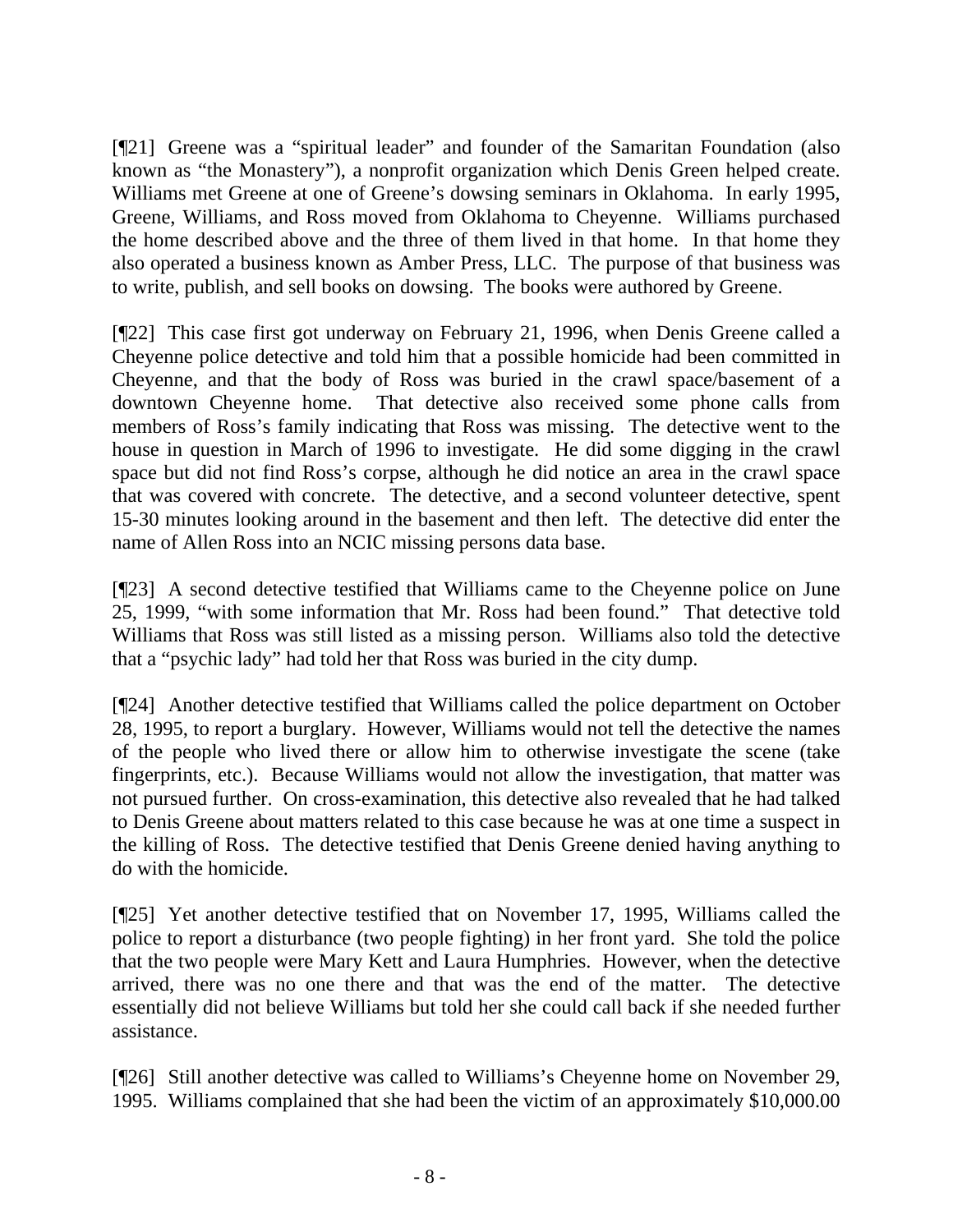theft and expressed concern that there were people who wanted to harm her. She listed those people as Allen Ross, Laura Humphries, John MacArthur, and Mary Kett. Although this detective spent almost two hours at Williams's house, he could find no evidence that any crime had been committed. He also testified that Williams made no report about a dead body buried in the basement. Later testimony also revealed that Williams and Greene had made numerous other reports to the police about "suspicious activity" at or near their home in downtown Cheyenne.

[¶27] An expert from the Wyoming State Crime Laboratory testified that a shell casing found in the basement of Williams's Cheyenne home was possibly fired from a 9 millimeter Glock pistol.

[¶28] One of the State's principal witnesses was Dean Jackson. Jackson had more than 20 years of experience as a police detective and homicide investigator. In 1999 he became an investigator for the Laramie County District Attorney. He became involved in this case when he and a police detective found Ross's remains in July of 2000. In January of 2001, Jackson accompanied Detective Bilkie on a trip to New Orleans to interview Williams and Greene over the course of three days, January 27-29, 2001. On the first day of discussions with them, for almost seven hours they discussed the disappearance of Ross. On the second day, Jackson talked with Williams, while Bilkie talked with Greene. Tape recordings of portions of Williams's interviews were played for the jury; however, no transcripts were made of the tape recordings. Jackson had a detailed knowledge of the background for this case because he had studied records from the Cheyenne home, from the Guthrie, Oklahoma sites, from police reports, and statements from witnesses such as Denis Greene. Ross's bank records showed that the last check he ever wrote was on November 22, 1995. Jackson had also listened to a tape recording of a conversation between Ross and Greene that indicated there was a problem in that relationship.

[¶29] Of great significance to this case, on the third day of these interviews, Williams reported that she had learned from Greene in December of 1995 that Ross had been murdered. She also implicated Denis Greene in Ross's disappearance, as well as the conspiracy to steal from Amber Press. However, the information she revealed did not indicate that she had participated in the murder or its aftermath in any way. Most of what Greene had to say could not be related to the jury because the district court suppressed statements that she made which tended to incriminate Williams.

[¶30] On March 21, 2001, Greene and Williams came to Cheyenne. Each of them was interviewed at the Cheyenne Police Department on March 22. As was the case with other statements given by Greene, these were not called to the attention of the jury. Williams was also interviewed and she gave a statement that was consistent with what she had told the police when she was interviewed in New Orleans. The gist of that statement was that on or about November 22, 1995, Greene wanted Williams to go down to the basement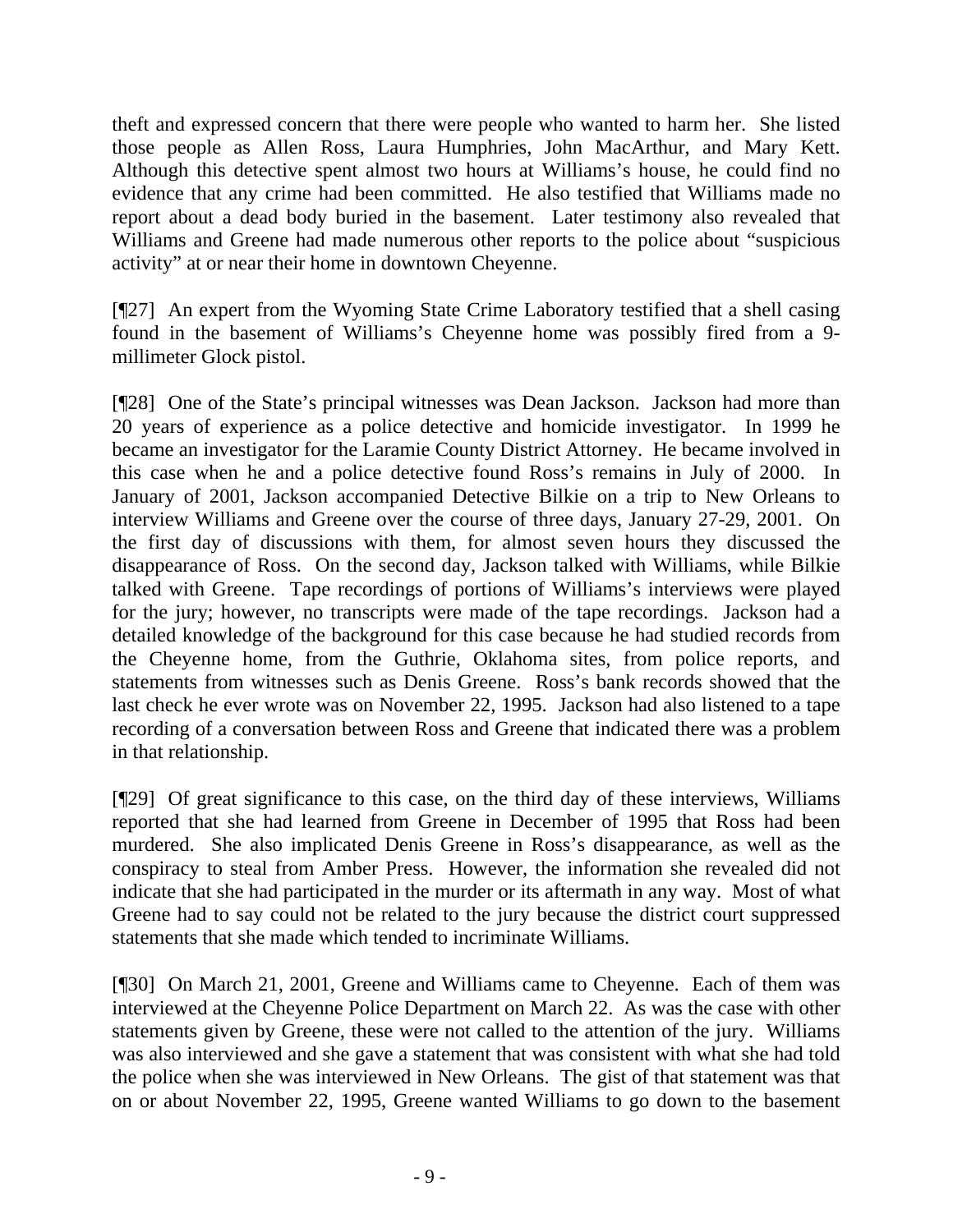where Ross and Denis Greene were working on repairing a transmission and tell Ross that they were going to Oklahoma to close up the properties in Guthrie. Williams said that by doing that, Greene hoped to provoke a reaction from Ross. He did react saying something to the effect that "please, no matter what you find, let me get my things." Greene then went to her room to watch TV and later they went to a hotel and later yet to separate hotels. Williams said nothing about Ross being shot or ever seeing his body but that all of his belongings were gone when they returned to the home the next day. Greene and Williams really had no intention of going to Oklahoma – all of it was a charade to provoke a reaction from Ross. When asked about her statement from the New Orleans interview that Denis Greene murdered Ross, she hedged and said she only "believed" he did it, not that she knew he did it. Also, while they were in Cheyenne, Jackson took both Williams and Greene on a walk-through of the downtown house. Jackson noted that neither had any visible response even when he took them down to the basement crawl space.

[¶31] After these interviews, Williams returned to New Orleans and continued to communicate with the Cheyenne Police Department by FAX. In each successive FAX her story about what happened with Ross and the conspiracy against Amber Press appeared to evolve. Indeed, eventually Williams came up with an astonishingly long list of motives that Denis Greene might have had for killing Ross. Jackson testified that the last check written by Ross was dated November 22, 1995. Ross dropped off a book order in September of 1995 but never picked it up. Furthermore, Ross dropped off his vehicle to be repaired on November 20, 1995, and never reclaimed it. Williams eventually picked up the book order. Detective Jackson obtained Williams's credit card records and was able to track her travels over the time period from late 1995 through early 1997.

[¶32] On March 18, 2002, Williams called Detective Jackson to tell him that Greene had died and that she wanted to come to Cheyenne and talk to him. Williams had told Detective Jackson to look at Denis Greene, Susan Kirchoff, and Laura Humphries as persons of interest in Ross's disappearance. Jackson testified that he had eliminated Kirchoff and Humphries as suspects and indicated that he had no evidence linking Denis Greene with Ross's disappearance.

[¶33] Williams arrived in Cheyenne on March 20, 2002, and met Detective Jackson at his office. Her story changed yet again as she told Jackson that she was present in the Cheyenne home when the shots that killed Ross were fired. Williams was not sure what date the killing took place but that it was sometime between November 22, and 24, 1995. Two shots were fired. However, she only heard them, she did not see them being fired. Williams came downstairs and saw Denis Greene with the gun in his hand and Ross lying on the floor. Williams then helped Denis Greene carry Ross's body to the basement using sheets or blankets and helped clean up. She also related that Denis Greene directed her to conceal the gun that was used to shoot Ross, and she took it to Kansas City and put it behind a hotel. The police looked for that gun but could not find it.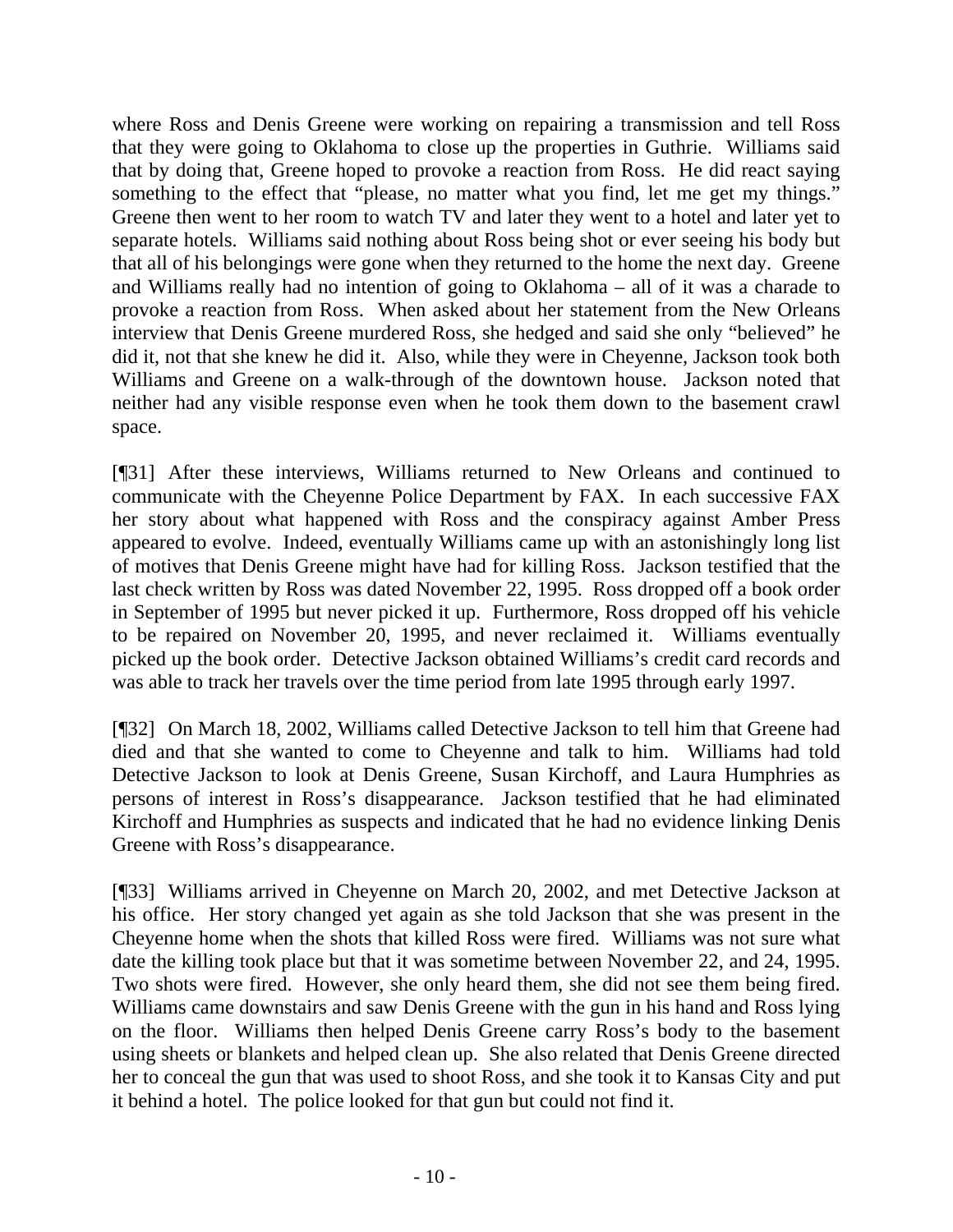[¶34] In her statement Williams did not account in any way for where Greene was when this occurred or for where Daniel Greene was when this occurred. She also related that Denis Greene said he shot Ross because Ross had sexually molested Daniel. She helped Denis Green inter Ross's body because she was afraid Denis was going to kill her. Williams originally stated she did not know what happened to the gun that Denis Greene used. In the summer of 2000, when Jackson indicated that they were looking in the basement of her Cheyenne home for Ross's body based in part on what Denis Greene said, Williams's response to Jackson was that this was just another example of the slander and harassment Denis was putting her and Amber Press through and that it was part of the "conspiracy" against Amber Press. Detective Jackson testified that he could find no evidence of a "conspiracy" against Amber Press during his rather extensive investigation nor could he find any link between Amber Press and Denis Greene in any way.

### **DISCUSSION**

## **Prosecutorial Misconduct**

[¶35] Williams's principal contention in this regard is that the prosecution made improper use of Greene's so-called "confession" as the theory of its case. The prosecution argued its theory of the case to the jury in both its opening statement and its closing statement. However, it is also evident that the State's theory of the case was actually a variation on statements that Williams made to the Cheyenne police. As noted above, her statements evolved over time, but eventually she made an admission that she did help Denis Greene carry Ross's body to the basement of her Cheyenne home and bury it there. During additional questioning, it was suggested to Williams that she was really just substituting the name "Denis Greene" for "Linda Greene" in that statement. Williams denied that and upon further questioning, stated that her memory had been "compromised" and she could not go on with the questioning.

[¶36] Moreover, Williams contends that despite the district court's very clear pretrial ruling that Greene's statement that she shot Ross was not admissible, the prosecutor made several references to it. Williams further maintains that those references constitute misconduct that was prejudicial to her defense and denied her a fair trial. Williams contends that, in spirit, she objected to all such comments because the district court granted a pretrial motion prohibiting them. However, in a couple of instances she did not specifically object at the time the prosecutor made references to Greene's so-called "confession." Thus, to the extent she failed to object, the errors must be reviewed under the plain error doctrine.

[¶37] Before we will hold that an error in the nature of prosecutorial misconduct has affected an accused's substantial right, thus requiring reversal of a conviction, we must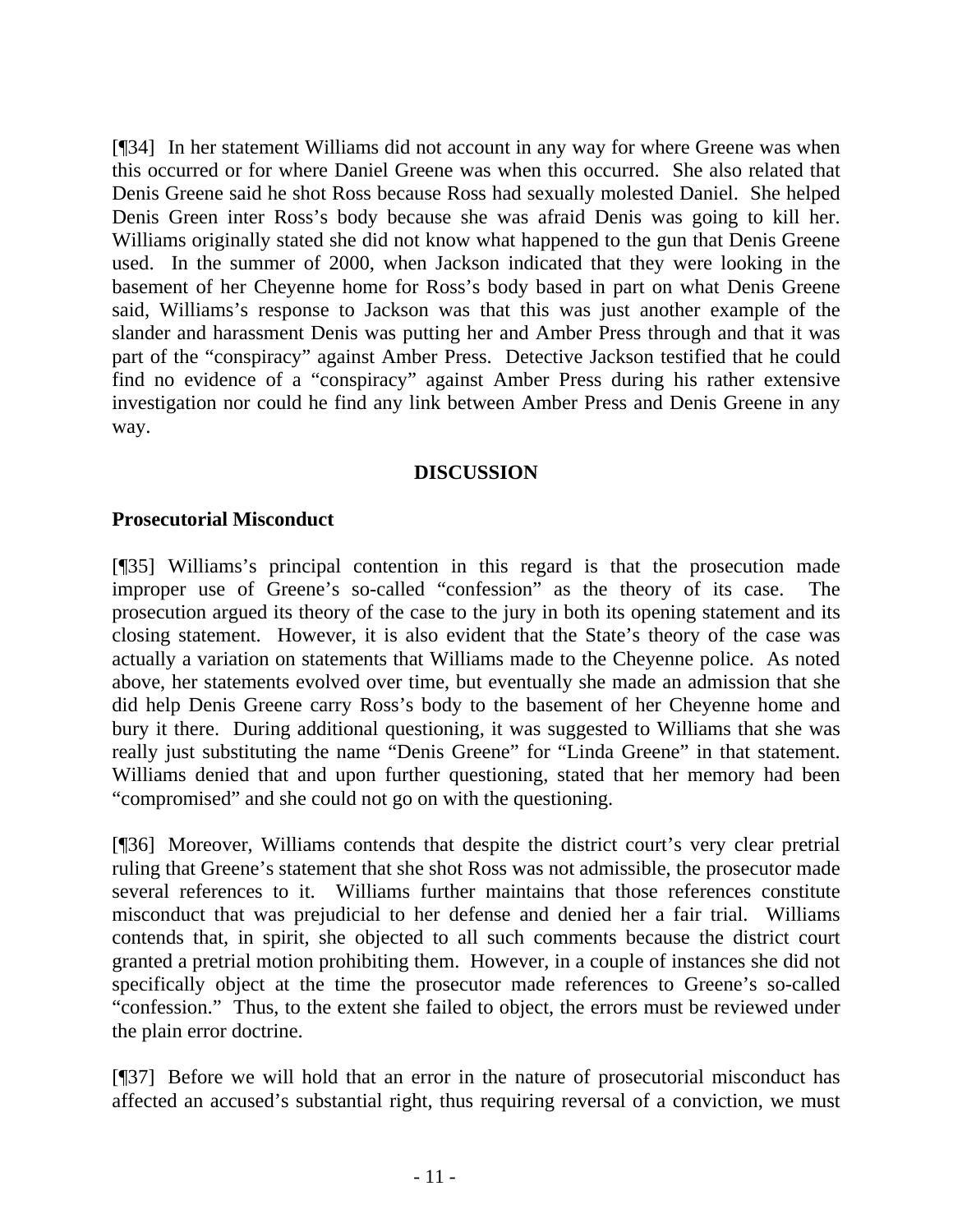conclude that based on the entire record a reasonable possibility exists that in the absence of the error the verdict might have been more favorable to the accused. *Jensen v. State*, 2005 WY 85, ¶ 23, 116 P.3d 1088, 1098 (Wyo. 2005) (and cases cited therein); also see *Butcher v. State*, 2005 WY 146, ¶ 38, 123 P.3d 543, 554 (Wyo. 2005).

[¶38] In his opening statement, the prosecutor called Greene's "confession" to the attention of the jury ("…[Denis Greene] decides to report what he has been told. He tells detective Padilla that he's been told by a certain individual that Allen Ross has been murdered, that he's been shot in the head, that his body is buried in the basement…."). We are compelled to agree that under the circumstances of this case, that was clearly a reference to Greene's statement that she killed Ross. However, it was also obscure enough given the jury's limited access to all the facts that we cannot conclude that, absent this statement, the verdict might have been more favorable to the accused.

[¶39] Williams also contends that during his cross-examination of Denis Greene, the prosecutor violated the trial court's liminal order. The context of the exchange is important. Denis Greene is describing his contacts with Williams and Greene in early 1996. He related that they visited him and Daniel Greene often. Denis Greene noted that while Greene was in a mental hospital, to which she was committed by her family, she accused Denis by phone and FAX of killing Ross. Denis Greene stated that, "… at that point that's when I began to think perhaps [Ross] didn't run away, perhaps they killed him." Denis Greene further related that on February 20, 1996, Greene and Williams again visited him. On this occasion Williams was standing back with her hands in the pockets of a heavy coat (and it was a very warm day in Kansas City), and this scared Denis. His implication was that Williams might have had something in her coat pockets (e.g., a 9-millimeter pistol) that could be used to harm Denis. Defense counsel objected on the basis of W.R.E. 404(b) but the district court overruled the objection. The exchange then continued:

> Q. [By prosecutor] After that encounter what did you do?

> A. That was a surprise visit on the  $20^{th}$ . On the  $21^{st}$  I called a detective Padilla with the Wyoming police to tell him of my suspicions.

> Q. At that point in time had you ever been provided with any direct statement from anyone what had happened to Allen?

A. Yes.

Q. When were you given that statement?

A. On November  $25<sup>th</sup>$ .

[¶40] Defense counsel objected and the objection was sustained. However, the prosecutor continued somewhat along the same line: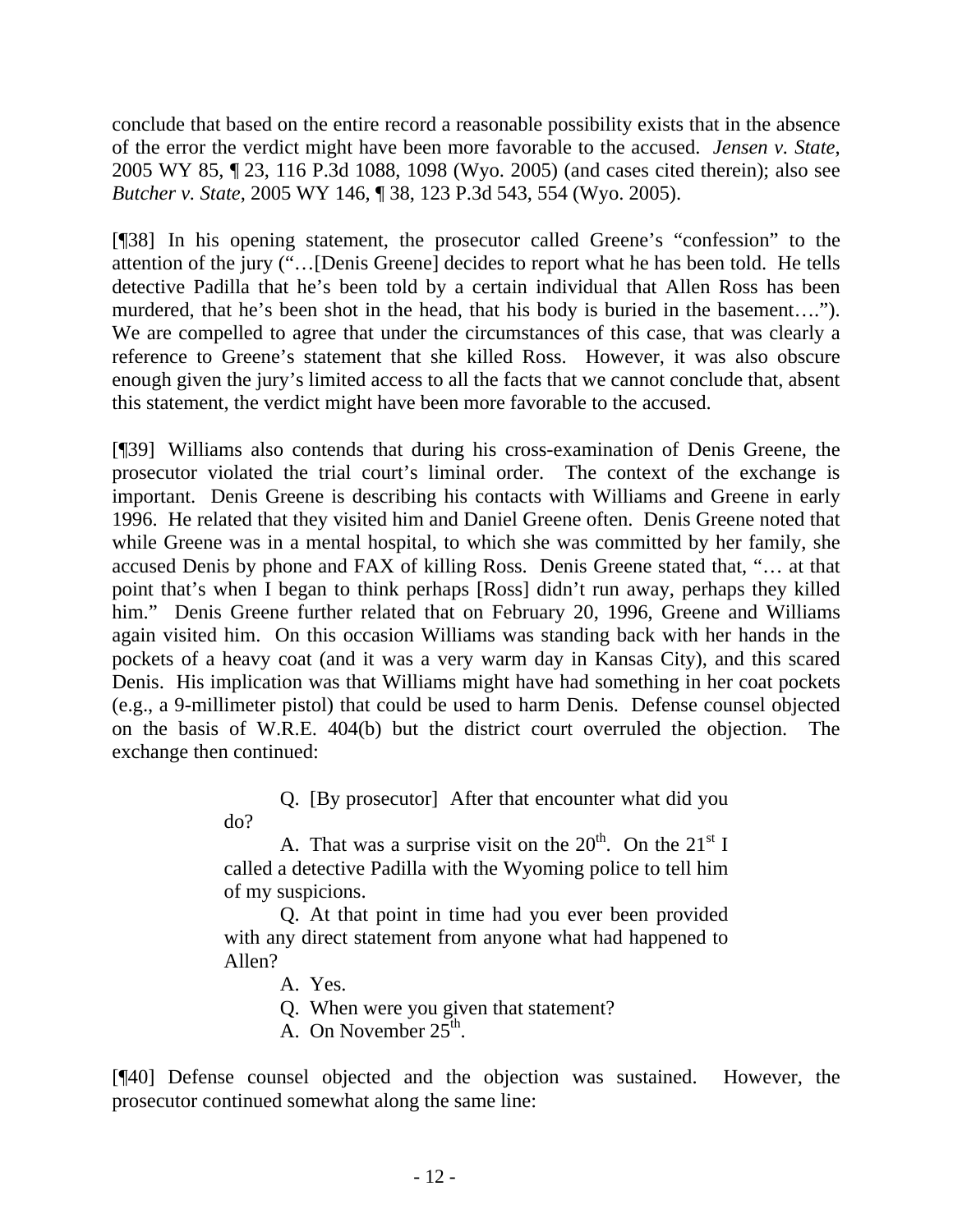Q. What did you tell Detective Padilla? A. I told the detective – I repeated to detective Padilla what [Greene] had told me –

[¶41] Again, defense counsel interposed an objection and asked that the district court grant her motion for a mistrial. The district court sustained the objection but denied the motion for mistrial.

[¶42] The trial court's response to the objection made it clear that the prosecutor was treading on questionable ground. However, this too was only an oblique reference to the prohibited statement made by Greene and, once again, given the jury's limited access to all the facts, we cannot conclude that absent this statement the verdict might have been more favorable to the accused. For the most part, the entire exchange amounted to legitimate evidence that suggested that Greene and Williams could be the persons who killed Ross, without there being any mention that she actually stated that she did do it.

[¶43] Williams also contends that the many allusions to Greene's "confession" were exacerbated by two seemingly deliberate comments that prejudiced her right to a fair trial. The first of these was a comment by the prosecutor in the form of a joke that a defense attorney could tell that the client is not telling the truth if her lips are moving. Defense counsel promptly objected and the trial court just as promptly sustained the objection. The second was to compare this case to the Scott Peterson case, i.e., that it was a circumstantial evidence case. Again, defense counsel objected and the trial court sustained the objection and ordered the comment stricken.

[¶44] We conclude that here the prosecutor's misconduct, to the extent it was misconduct, was not prejudicial to Williams and there is not a reasonable possibility that the verdict might have been more favorable to her had the misconduct not occurred. The trial court was diligent in policing this prosecutor and the defense was alert to ensure that the jury was not lead astray by the prosecutor's attempts to inject prejudicial information into the trial process. Compare, *Wilde v. State*, 2003 WY 93, ¶¶ 26-31, 74 P.3d 699, 710- 12 (Wyo. 2003).

# **Sufficiency of the Evidence**

[¶45] Our standard of review is well known. In addressing a claim of insufficiency of the evidence, we must determine whether any rational trier of fact could have found the essential elements of the crime beyond a reasonable doubt. When considering a claim of the sufficiency of the evidence, we review that evidence with the assumption that the evidence of the prevailing party is true, disregard the evidence favoring the unsuccessful party, and give the prevailing party the benefit of every favorable inference that we may reasonably draw from the evidence. We will not reweigh the evidence nor will we re